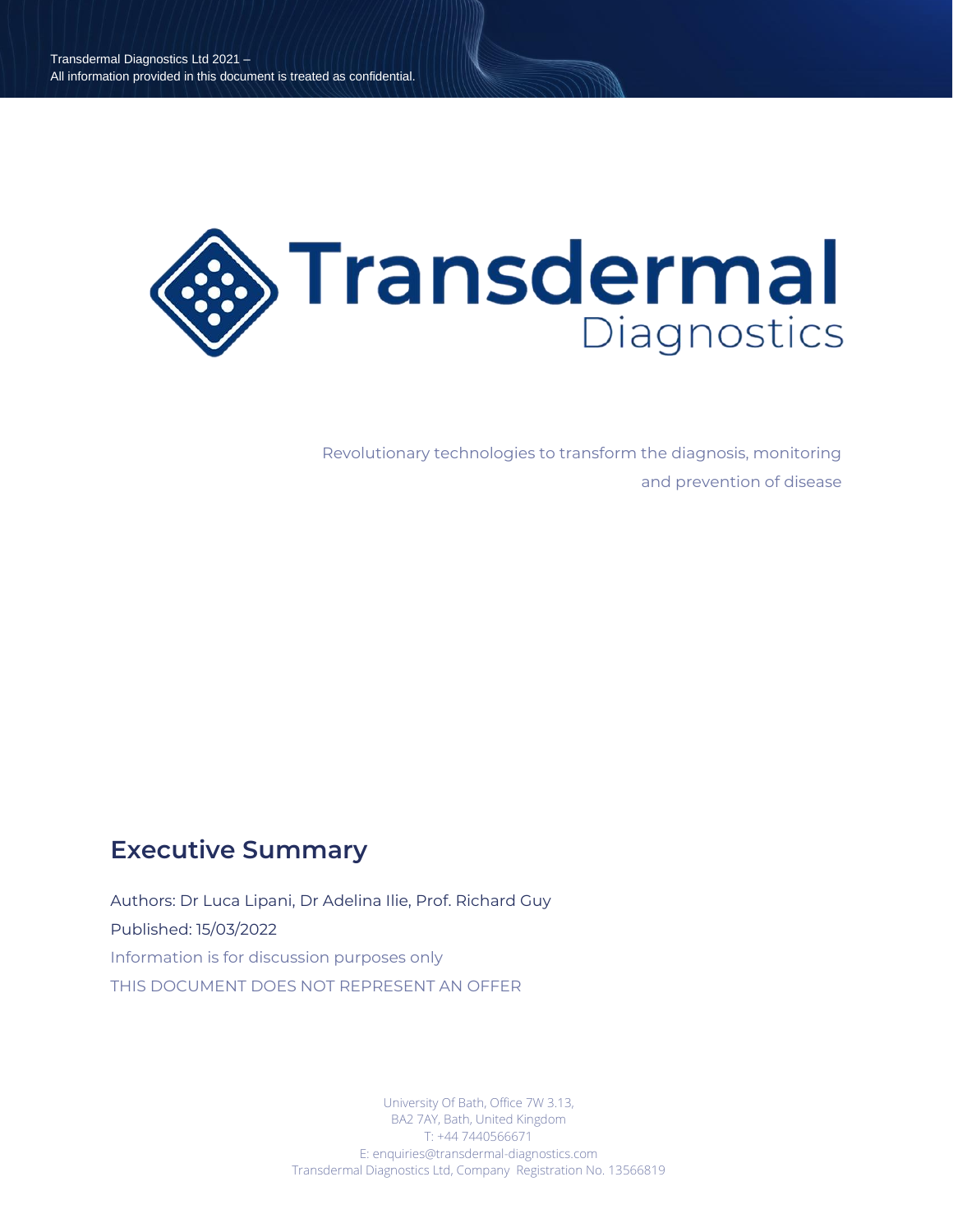**Company Name:** Transdermal Diagnostics Ltd. **Company Number:** 13566819

Sector: Medical Diagnostics/ Non-invasive Continuous Glucose Monitoring

## Company:

Transdermal Diagnostics (TD) is a MedTech start-up dedicated to developing and commercialising innovative technologies to monitor disease biomarkers continuously. We aim at reinventing patient care, leading the commercialisation of pioneering medical devices to improve the diagnosis, management and prevention of diseases and to enhance healthcare outcomes. Currently, we are developing the world's first 100% needle-free (and pain-free) device to help people with diabetes continuously monitor their blood sugar levels.

#### Management Team:

Dr Luca Lipani: Co-founder & CEO. Innovator, expert in biosensing and non-invasive medical devices. Interdisciplinary background from nanotechnology and (electro)chemistry to real-world applications.

Dr Adelina Ilie: Co-founder & CSO. Inventor and physicist, leader in functional nanomaterial design. Decades of experience leading teams researching and implementing new nanotechnologies.

Prof Richard Guy. Co-founder & Director. Pharmaceutical scientist with life-long expertise in skin barrier function. Pioneer in transdermal monitoring.

#### Advisors:

Dr Ben Miles: Commercial Advisor & NED. CEO of Spin Up Science. Co-founder of the Science Angel Syndicate. Serial entrepreneur and University spinout specialist. He has helped launch 40+ Deep Technology companies in the UK.

Prof Chris Jones: Product Development Advisor & NED. Over 30 years of experience in the pharmaceutical industry. Formerly a global executive at Astra-Zeneca. NED of Rosa Biotech and Halo Therapeutics.

Dr Philip Brown: NED. Head of Technology Transfer at the University of Bath, he has supported the technology from its inception and has a good understanding of the market.

Dr Marc Atkins: Clinical Advisor. Diabetes clinical lead. Marc has been the clinical lead for developing an integrated diabetes care service in the UK.

Dr Donald de Korte: Regulatory Advisor. CEO at HALO Research & Technology. Medical Doctor with 30+ years experience in clinical research, regulatory affairs, and marketing of pharmaceuticals and medical devices in global health organisations, including IDF.

Dr Mohammad Golbabaee: Technical Advisor. University of Bath academic. Expert in developing Artificial Intelligence (AI) algorithms, biomedical signal/image processing and compressed sensing.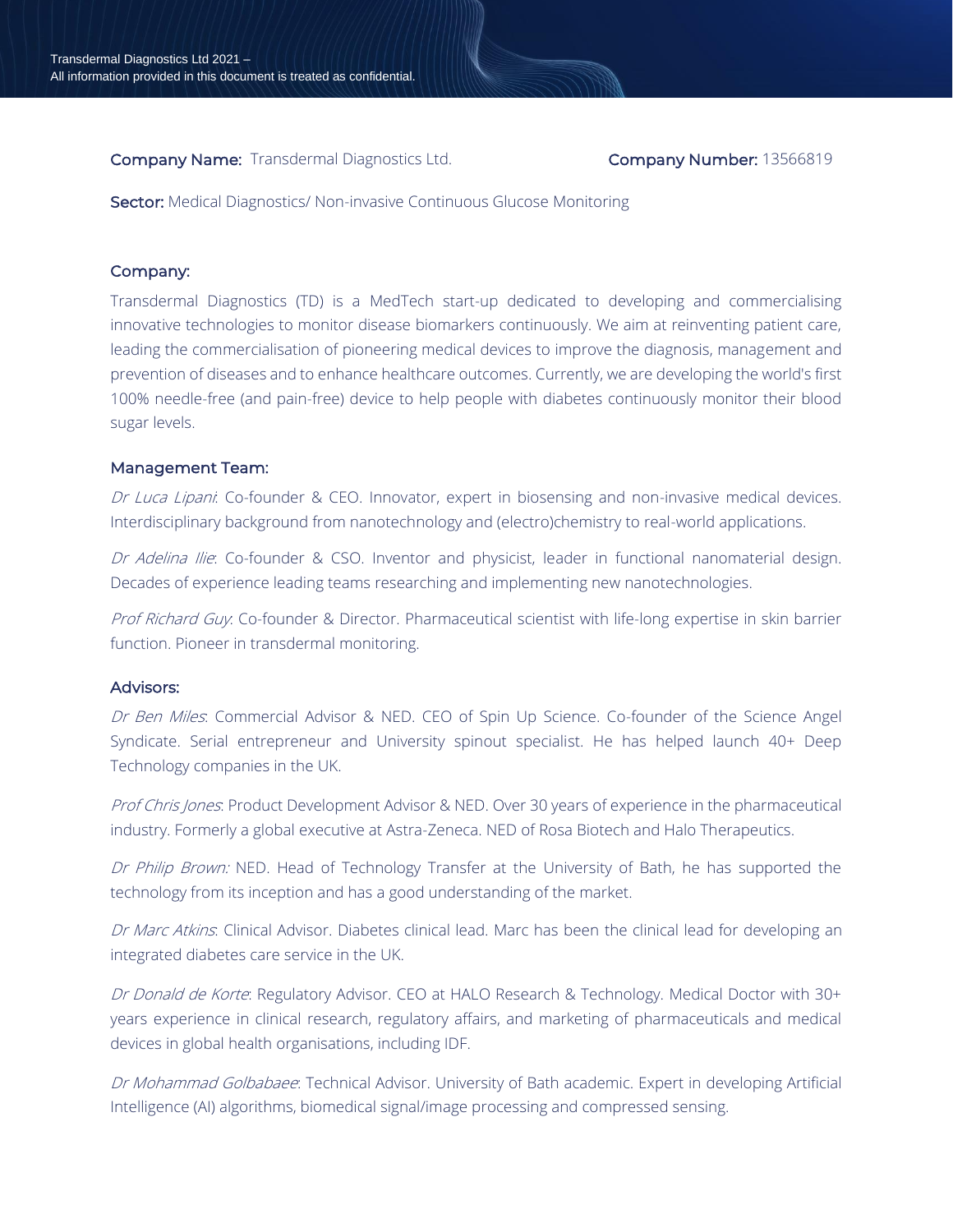#### Innovation:

TD's innovation is a technology platform for the transdermal extraction, using reverse iontophoresis, of interstitial fluid bathing the skin cells via skin appendages (e.g., hair follicles), and in-situ monitoring/comonitoring of one or several biologically relevant substances. The first application focuses on glucose (and co-analytes).

# Product:

Our key product is the first entirely non-invasive and calibration-free continuous glucose monitoring (CGM) device for people with diabetes. The device is wearable and consists of a disposable adhesive skin patch, with an in-built miniaturised array of sensing units, connected to a non-disposable, rechargeable electronic transmitter. The array of multiple sensors ensures calibration-free and increased measurement accuracy by exploiting multiple channels of data. The transmitter communicates wirelessly to dedicated software (including a mobile app) that processes the signals and then displays regular and real-time glucose readings, keeping records over days, weeks and months. The game-changing concept is a wearable CGM device for diabetes management that is user-friendly, 100% needle-free, permits flexible usage, and is competitively affordable (~£2 per daily disposable).

We believe this technology will be adopted by both insulin-injecting and non-insulin-dependent individuals with diabetes, who are already performing multiple daily finger sticks for BG management, and by the population at high risk of progressing towards diabetes, who will use the device as a diagnostic/screening tool.

## Intellectual property:

TD's core intellectual property is International Patent Application WO2017-186783, "Multiplexed Transdermal Extraction and Detection Devices for Non-Invasive Monitoring of Substances and Methods of Use"; co-inventors: R. Guy, A. Ilie, L. Lipani, F. Dougmene and B. Dupont. The patent has been granted in the US and Japan and is pending in Europe, Canada and China. The University of Bath granted a royaltyfree exclusive licence to Transdermal Diagnostics; all the IP rights will be assigned to Transdermal after raising an equity financing of £1 million in aggregate.

## Market:

Blood glucose (BG) monitoring is required in diabetes management and the market is segmented into blood glucose test strips (BGT) and continuous glucose monitors (CGM). In 2021, the BGT market was \$10B with a CAGR estimated at >7% over 6 years [Mordor Intelligence]; major players include Abbott, Roche, Lifescan etc. Income from CGM was \$4B with a CAGR estimated at >14% from 2022 to 2027 [Mordor Intelligence]; Dexcom, Abbott and Medtronic dominate this market. Invasive CGMs target people with Type 1 diabetes and are presently used by ca. 5 M patients worldwide.

TD's innovation intersects BGT and CGM and is uniquely positioned to exploit this market opportunity and disrupt healthcare provision for T1D, T2D and the at-risk pre-diabetic population. Bottom-up calculations estimate TD's Serviceable Obtainable Market (SOM) at more than £1.4B.